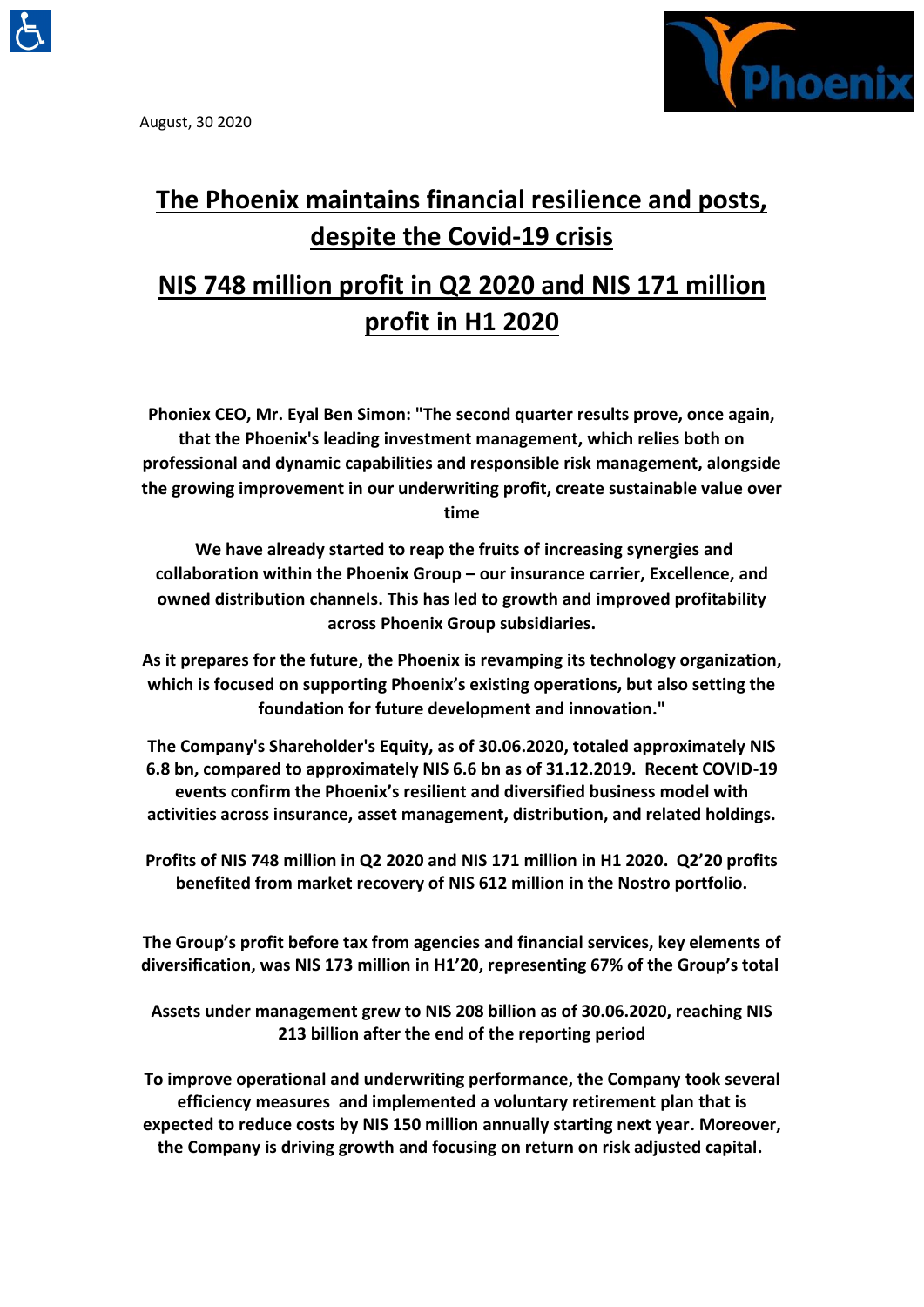

## **S&P and Moody's credit agencies reaffirmed the Company's credit rating at ilAAand Aa3.il, respectively and with a stable outlook**

Following the recovery of the financial markets during the second quarter, improvement in the underwriting profit, and actions undertaken by the Group during H1/2020, the Company posts a quarterly comprehensive net profit of NIS 748 million.

The Company's Shareholder's Equity, as of 30.06.2020, totaled approximately NIS 6.8 bn, compared to approximately NIS 6.6 bn as of 31.12.2019 – prior to the COVID-19 crisis. Moreover, S&P and Moody's credit agencies reaffirmed the Company's credit rating at ilAA- and Aa3.il, respectively, with a stable outlook.

The Phoenix Group's results express the Group's continuous effort to generate sustainable competitive advantage while creating value to shareholders. Alongside of the Group's range of business activities, which facilitate stability and risk diversification, Phoenix continues to strengthen its proprietary distribution and invests in technology. This combination creates a strong infrastructure that positions the Company to successfully cope with the competitive landscape, market fluctuations, and insurance regulations.

During Q2, Phoenix's responsible investments strategy and risk management, which quickly adapted to the changing market dynamics, provided significant advantage to the Group. In addition, our ability to capture synergies within the Group and leverage our distribution channels also contributed to our success, in spite of the decrease in benefit contributions mainly due to the lasting Covid-19 crisis. It is noteworthy that the financial implications of the voluntary retirement plan, which was executed by the Company during Q2, are still not reflected in the reports, and are expected to be reflected in the next quarters.

As part of our COVID-19 mitigation efforts, Phoenix launched a crisis-response plan, which included improvement in our digital infrastructure, continuous migration to digital channels by our agents and customers, changes in our call center to provide better service to our clients, strong Group synergies, and diligent risk management. Phoenix has also explored different investment opportunities during COVID-19 and launched a large scale efficiency plan. All these measures are reflected in our financial results.

Specifically on service and operations, in Q2 the Company strengthened the service and operations teams with the launch of The Phoenix Pro, which is a new operating model aimed at providing faster, simpler, and specialized service to our customers and agents.

#### **Business Results H1/20 and Q2/20:**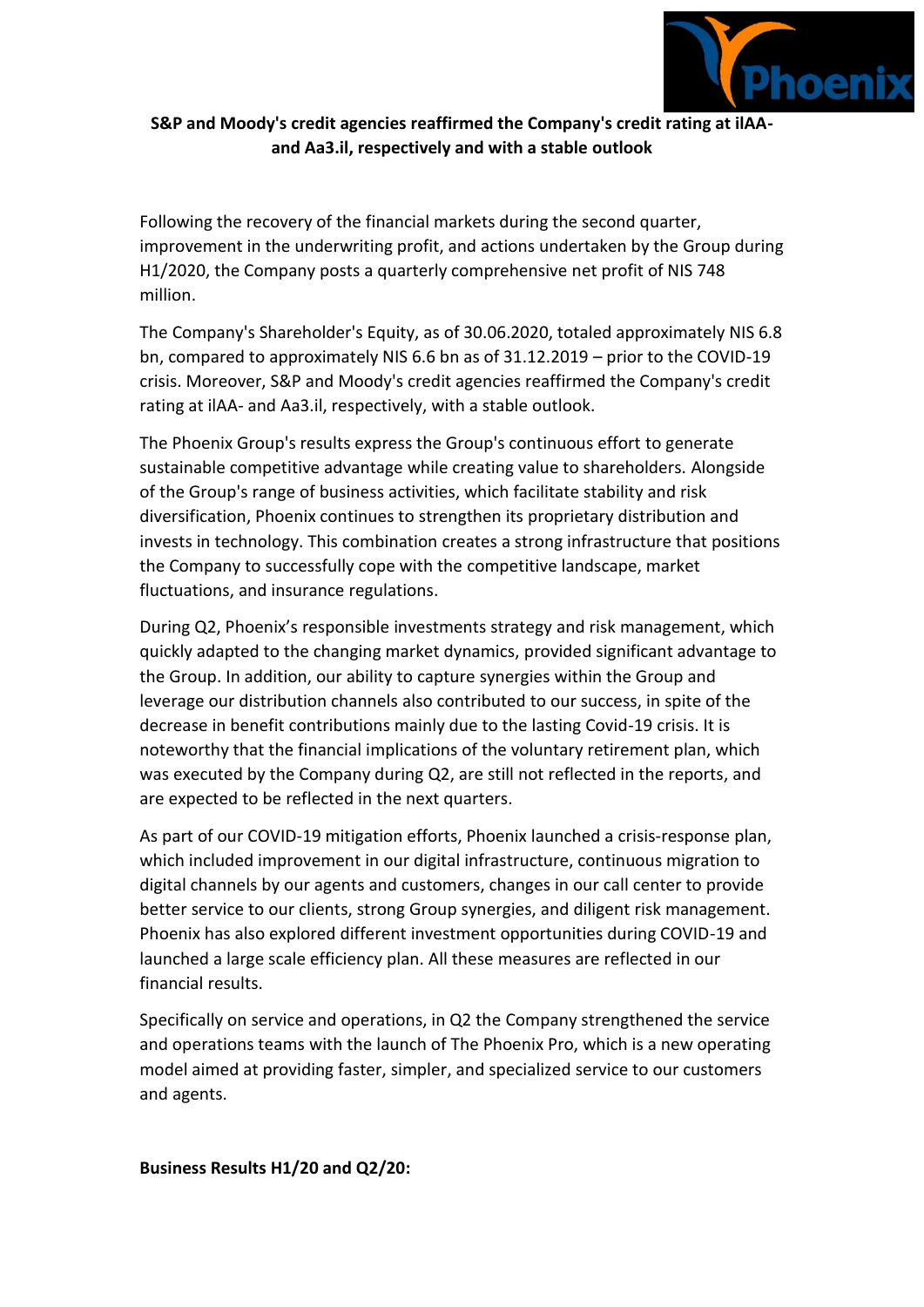

**The comprehensive income attributed to shareholders** for Q2/2020 totaled NIS 748 million**,** compared to NIS 213 million income in Q2/2019.

**The comprehensive income attributed to shareholders** for H1/2020 totaled NIS 171 million**,** compared to NIS 596 million income in H1/2019.

## **P&C:**

The comprehensive profit from the P&C insurance segment in H1/20 totaled to NIS 67 million, compared to NIS 434 million in H1/19. The decrease in profit was due to a significant decrease in investment income compared to the corresponding period last year and a decrease in insurance liabilities in compulsory motor and in liabilities compared to the corresponding period last year in the amount of NIS 155 million before tax, which is due to the increase in the discount rate in damages to 3%, the property vehicle and property segments, and from the loss in the flight cancellation segment due to the spread of COVID-19.

In H1/20 and in the Q2/20, there was a change in the risk-free yield curve as a result of which the company recorded a loss of approximately NIS 10 million and approximately NIS 21 million, respectively, compared to a loss of approximately NIS 21 million and approximately NIS 3 million in H1/19 and in the Q2/19 respectively.

## **LTS:**

The comprehensive loss in H1/20 totaled NIS 60 million, compared to a comprehensive profit of NIS 98 million in H1/19

### **Life:**

The comprehensive loss in H1/20 totaled to NIS 67 million, compared to a comprehensive profit of NIS 70 million in H/19. Income from management fees in H/20 and Q2/20 totaled NIS 212 million and NIS 102 million, respectively, compared to NIS 369 million and NIS 133 million in H1/19 and Q2/19, respectively. The decrease is attributed mainly to variable management fees that were not charged as a result of declines in the financial markets, which led to a value decrease in Phoenix Insurance portfolios. As of June 30, 2020, the decline led to the non-collection of management fees in the amount of NIS 296 million (as of publication date, totaled NIS 86 million).

### **Provident funds:**

The comprehensive profit in H1/20 totaled to NIS 15 million, compared to profit of approximately NIS 22 million in H1/19**.** The decrease in profits is mainly due to capital market yields, which impacted the margins in yield guaranteed provident funds for a total of approximately NIS 6 million loss, compared to approximately NIS 2 million profit during the corresponding period of last year, and due to an increase in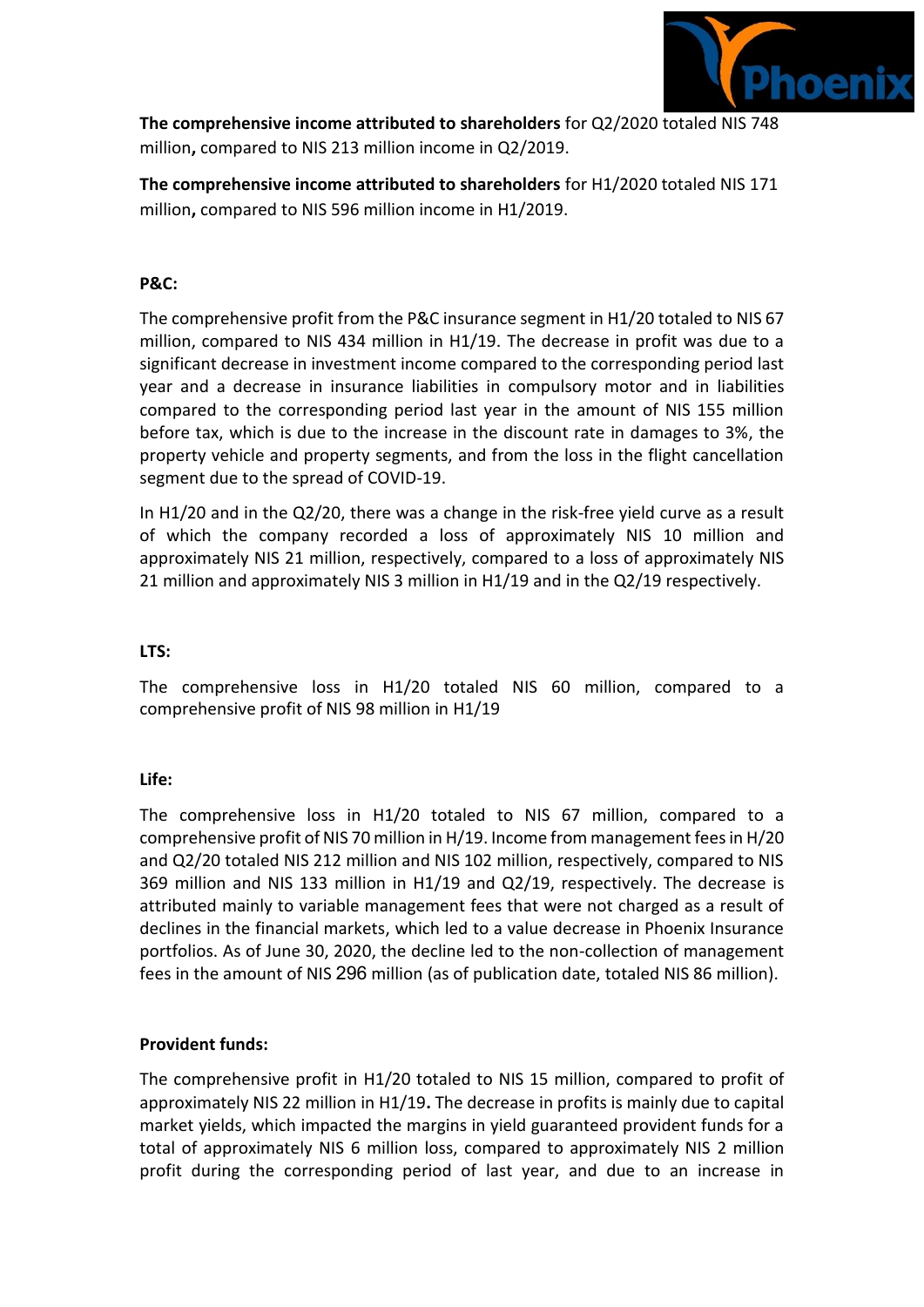

management and general expenses. Management fee income in H1/20 totaled to NIS 100 million compared to approximately NIS 104 million in H1/19. The decrease in management fees is mainly due to a drop in AUM that was caused by the Covid-19 crisis and erosion of average fees as a result of increasing competition.

#### **Pension Funds:**

The comprehensive loss in H/20 totaled NIS 8 million compared to a comprehensive income of NIS 6 million in in H1/19. The decrease in profit is mainly due to capital market yields, and due to increase in marketing and other expenses for a total of approximately NIS 5 million. Management fees in H1/20 totaled to NIS 80 million, compared to NIS 82 million in H1/19. The decrease in management fees is mainly due to management fees rate erosion, offset by the increase of volume and AUM.

#### **Health:**

The comprehensive profit in H1/20 and Q2/20 totaled NIS 226 million and NIS 176 million, respectively, compared to NIS 87 million and NIS 72 million in H1/19 and Q2/19, respectively. The results for H1/20 stems mainly from changes in the yield curve, the initial application of the LAT circular amendment, and the decrease of the non-marketable asset surplus, which increased the LAT reserve by NIS 190 million. Additionally, the H1/20 results include a decrease in the LAT reserve, totaled NIS 110 million due to the initial application of regulatory circular regarding liquidity premium and actuary assumptions update, for a total of NIS 63 million. The total impact of the above for Q2/20 is a reserve increase of NIS 17 million.

The Q2/20 results were impacted by the decrease in yield curve, which led to an increase of the LAT reserve and offset of an increase of non-marketable asset surplus, totaled NIS 93 million and a decrease of NIS 110 million of the LAT reserve due to the initial application of regulatory circular regarding liquidity premium. The total impact of the above for Q2/20 is a reserve decrease of NIS 17 million.

#### **Financial Services:**

The comprehensive profit in H1/20 totaled NIS 95 million, compared to NIS 87 million in H1/19.

Despite the decline in assets under management resulting from the spread of the COVID-19, and the declines in the financial markets, which led to a decline in revenues from management fees, the Company presented an increase in earnings, mainly from market making activities involving ETFs, and stock exchange member activities. In H1/19, the Company recorded a one-time profit of approximately NIS 29 million from revaluation of an investment that was consolidated for the first time, due to an increase in control.

#### **Agencies:**